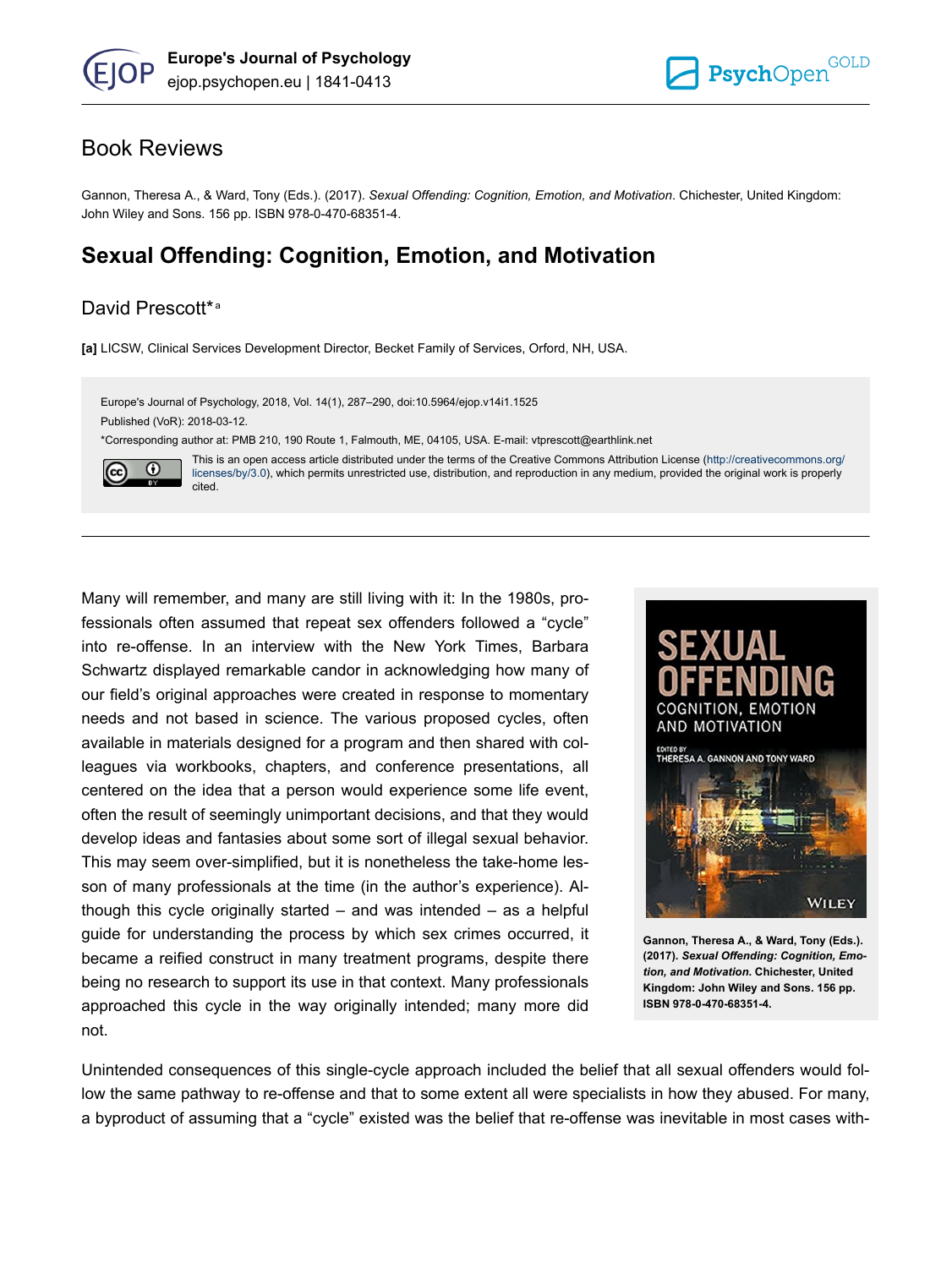out intervention. Of course, many of these unintended consequences were not the fault of the cycle so much as the result of professionals not yet having a rich body of research from which to devise treatment approaches.

In the late 1990s, Tony Ward came onto the scene, observing (along with his colleague, the late Stephen Hudson) that some people who sexually abused are motivated to do so, while others are not. Some people, they found, are very explicit in planning their offenses, while other crimes are more opportunistic. People following each of these pathways to offending typically believe their actions are justified and often recall their crimes as positive experiences. However, others do not intend to sexually abuse anybody, but may find themselves in situations where they lack adequate skills to prevent their crimes. This model of the offense process, known as the self-regulation model, has received considerable empirical study (e.g., [Kingston, Yates, & Firestone, 2012](#page-2-0); [Kingston, Yates, & Olver, 2014](#page-2-0)).

Understanding that the roles of cognition and motivation can vary dramatically from one person who sexually abuses to the next, Ward went on to develop the Good Lives Model as a rehabilitative framework for people who have abused. In one of the most influential articles on this model, Ward teamed up with the lead editor of the current volume, Theresa Gannon [\(Ward & Gannon, 2006](#page-3-0)). They would go on to write a scathing, yet influential, article on the current state of treatment within the criminal justice system, titled *"Where has all the psychology gone?"* ([Gannon & Ward, 2014\)](#page-2-0). Along the way, Ward established himself as a brilliant commentator on the theories underlying the assessment and treatment of people who sexually abuse. An implicit message of his work is that professionals must move beyond measures and protocols to a deeper understanding of each client and an empirically informed means of doing so. Gannon, meanwhile, has researched fascinating areas on the periphery of our field, from topics related to deception to fire setting. Together, they have brought out the best in one another in their published works.

This latest volume sees Gannon and Ward assemble a diverse panel of experts to explore the interaction of cognition, emotion, and motivation in sexual offending. Returning the focus to emotional elements after decades of scrutinizing cognitive and behavioral elements is certainly welcome. Ward starts the volume with a chapter on the enactment of emotions. He describes the connection between emotions and brain functions, with their subsequent effect on thoughts and behavior. He places this into the context of states (situations in which emotions occur) and traits (e.g., personality disorders), then explores how emotional states are enabled by events. He next describes "affective framing", the process by which people interpret the events, situations, themselves, and others as "embodied desiderative feelings". In other words, the enactment of emotional states is a whole-body experience related to a wish to achieve a particular state of being.

Why is this important? Clearly, Ward's contribution matters because most treatment programs in the criminal justice world employ simplified cognitive-behavioral models, methods, and techniques (some would argue overly simplified). Although research offers a strong basis for these approaches, many at the front lines of treatment have felt that this is not enough in every case. It is one thing to discuss the thoughts related to emotions, and it is another to address their primacy in the lives of people who have abused. Further, in this author's professional experience, people who have abused very often do everything they can to avoid experiencing their emotions. Indeed, it can often seem that they lack the curiosity to observe their experience in general ([Levenson, Willis, &](#page-3-0) [Prescott, 2017\)](#page-3-0).

In some cases, this estrangement from emotions can appear as a kind of script: "The last time I approached something that I truly desired (a child), I ended up hurting it as well as a lot of other people, including myself.

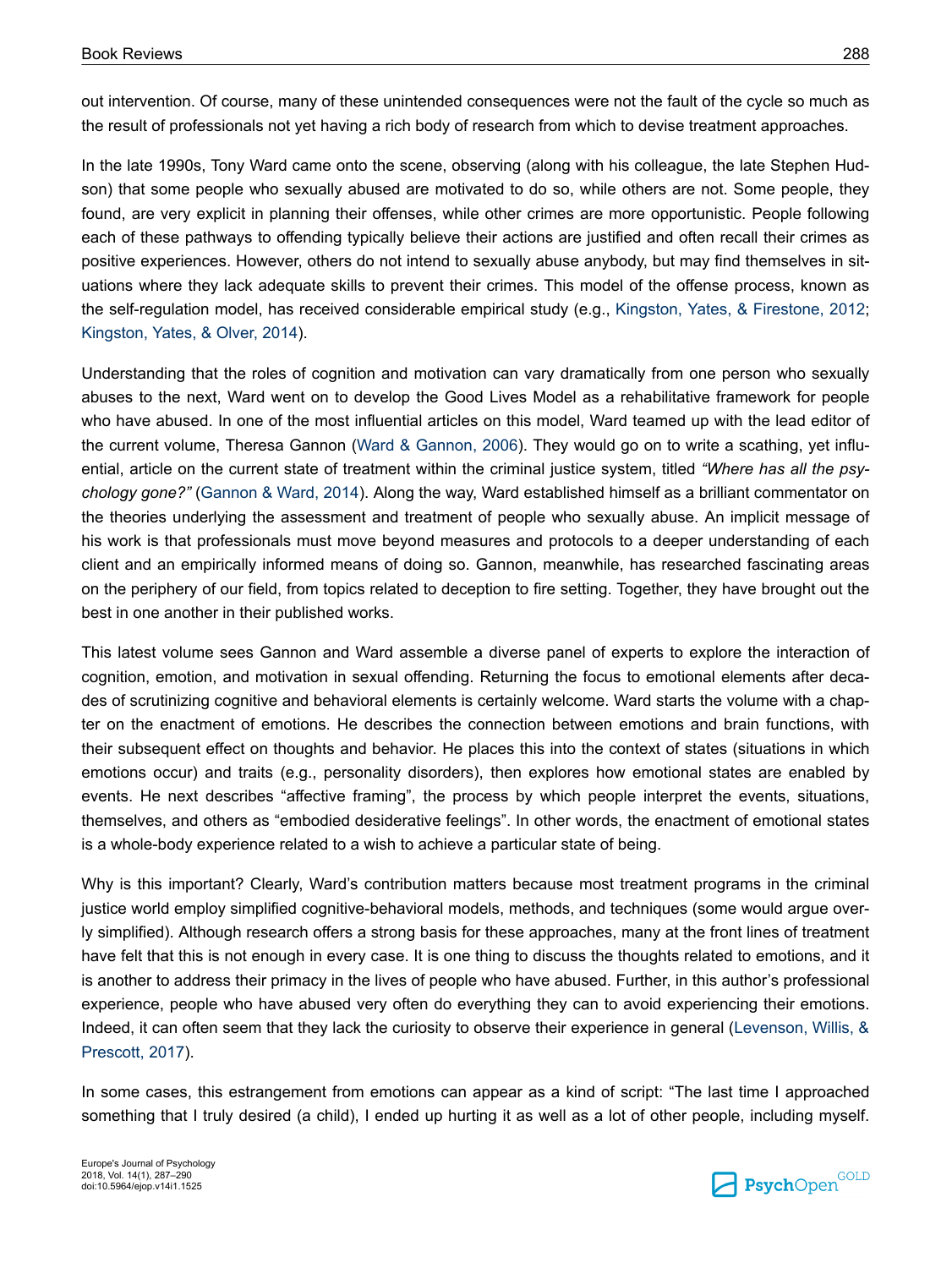<span id="page-2-0"></span>Therefore, I don't want to feel anything like desire in my life." In other cases, their own experience of abuse may have left them with the belief that experiencing desire and other emotions could be toxic. Often, these people spent so much of their lives scanning their environment for threats that they became unable to experience their feelings and emotions. If programs are to prevent re-offending, directly addressing emotional enactment may be vital to client well-being as well and, by extension, to public safety ([Levenson et al., 2017](#page-3-0)).

From this point, the book turns to many authors who explore related themes. Sarah Brown contributes a chapter on bridging the divide between emotions and cognitions by exploring empathy and its place in treatment. She emphasizes the shortcomings to date of interventions that attempt to enhance empathy among people who have abused. Jill Stinson's chapter looks into motivation and self-regulation, noting the strength of each in the etiology of offending. Geris Serran provides a chapter exploring historical approaches to treatment and offering ideas for integrating knowledge of emotions, cognitions, and behavior into a more seamless approach. Numerous other chapters provide unique perspectives, all in the direction of making treatment more meaningful and effective for people who have sexually abused others.

As always, Theresa Gannon and Tony Ward find themselves at the leading edge of theory and practice in the assessment and treatment of those who sexually abuse. Not surprisingly, the book is written in dense prose such that readers may need to work to grasp and fully appreciate the concepts presented (one ATSA member once described Ward's work as "chewy"). The authors make no apologies for this, and given the objectives of this volume there is no reason they should. This book is for people who want to understand the forefront of theory and practice.

#### **Funding**

The author has no funding to report.

#### **Competing Interests**

The author has declared that no competing interests exist.

#### **Acknowledgments**

The author has no support to report.

### **References**

- Gannon, T. A., & Ward, T. (2014). Where has all the psychology gone? A critical review of evidence-based psychological practice in correctional settings. *Aggression and Violent Behavior, 19*, 435-446. doi[:10.1016/j.avb.2014.06.006](http://doi.org/10.1016/j.avb.2014.06.006)
- Kingston, D. A., Yates, P. M., & Firestone, P. (2012). The self-regulation model of sexual offending: Relationship to risk and need. *Law and Human Behavior, 36*, 215-224. doi:[10.1037/h0093960](http://doi.org/10.1037/h0093960)
- Kingston, D. A., Yates, P. M., & Olver, M. E. (2014). The Self-Regulation Model of sexual offending: Intermediate outcomes and posttreatment recidivism. *Sexual Abuse, 26*, 429-449. doi[:10.1177/1079063213495896](http://doi.org/10.1177/1079063213495896)